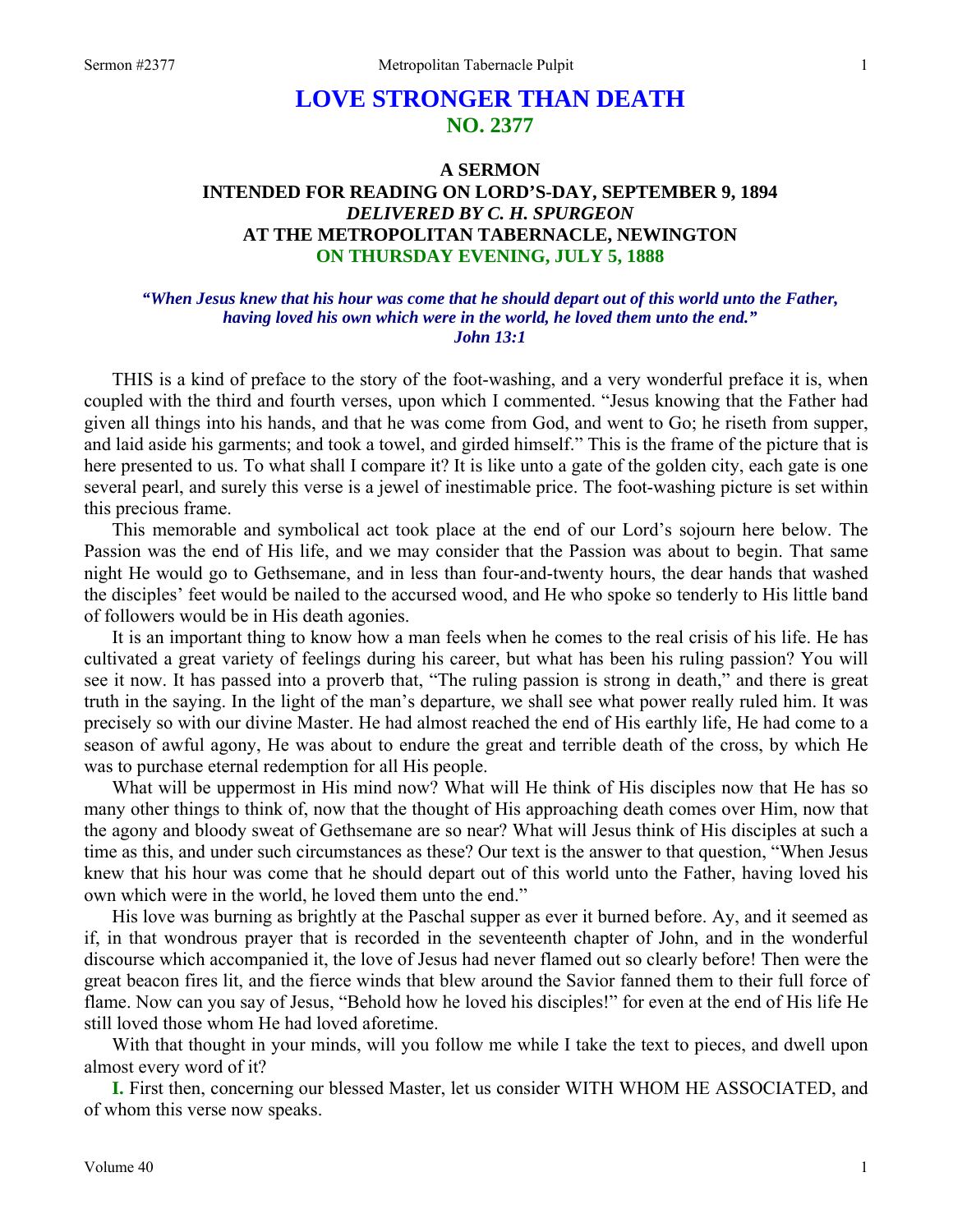They are called, "His own." It is a brief description, but it is wonderfully full, "Having loved his own which were in the world, he loved them unto the end."

"His own." There was a circle—sometimes a wide circle—round the Savior, made up of publicans and sinners, and He had a measure of love to all of them, a benevolent desire to bless them, but there was an inner circle, containing the twelve apostles and some godly women who had joined themselves unto Him. These were "His own." To them He often expounded the hidden meaning of a parable which He left unexplained to the crowd. To them He often brought many a dainty dish which was specially reserved for their table, and not intended for the multitude.

Bread and fish would do for the crowd, but Jesus had choicer fare for "His own." They were a special people, many knew them, many despised them, but Jesus loved them, and this was the main thing which made them "His own."

You know how they came to be "his own." *He chose them or ever the earth was.* A man may surely choose his own wife, and Christ chose His own spouse, He chose His own church, and while the Scripture stands, that doctrine can never be eradicated from it. Before the day star knew its place, or planets ran their rounds, Christ had made His choice, and having made it, He stood to it. He chose them for His love, and He loved them for His choice.

Having loved them and chosen them, *He espoused them unto Himself*. "They shall be mine," said He, "I will be married to them, I will be bone of their bone, and flesh of their flesh." Consequently, in the fullness of time, He came here, made one with our humanity, that He might be seen to be a true Husband to "his own"—"his own" by choice, "his own" by espousal.

They were "his own" also, *for His Father gave them to Him*. The Father committed them into His hands. "Thine they were," said Jesus, "and thou gavest them me." The Father loved the Son, and committed all things into His hands, but He made a special committal of His own chosen people. He gave them to Him, and entered with Him into surety engagements on their behalf, that as they were His sheep, committed to His charge, He would deliver them up, and not one of them should be torn by the wolf, or die of the frost or the heat, but that all should pass again under the rod of Him that telleth them.

That great Shepherd of the sheep will take care of the whole flock that was entrusted to His care, He will not lose one of His sheep or lambs. At the last, Jesus will say, "Here am I, Father, and the children that thou hast given me; of all that thou gavest me I have lost none." Thus, they are "his own" by His own choice, "his own" by espousal, and "his own" by His Father's gift.

But these whom He called "his own," were soon to be His *by a wondrous purchase*. He looked upon their redemption as being already accomplished, for in His prayer He said to His Father, "I have finished the work which thou gavest me to do."

Beloved friends, have you ever thought how dearly we are Christ's by His redemption of us? "Ye are not your own; ye are bought with a price." Have you ever realized the price that was paid for you? I sometimes think that if I could have been there, I would have said, "O Thou great and glorious Lord, I beseech Thee not to pay such a price for me, it is too great a sacrifice that Thou shouldst be made sin for me, that I might be made the righteousness of God in Thee!"

But He would do it. He loved us better than He loved Himself. He would do it, and He has paid the purchase price for us, and we are His, and we will not run back from the glad confession. Well may He call us "his own" when it cost Him so much to redeem us.

But we have become "his own" *by His conquest of us*. He had called His disciples by His grace, He had drawn each one of them by cords of love, and they had run after Him, and it is just so with you and me. You remember when He drew you, do you not? Can you ever forget when, at last, you yielded to the power of those bands of love, those cords of a man? Often since then have you sung—

> *"Oh, happy day, that fix'd my choice On Thee, my Savior, and my God; Well may this glowing heart rejoice,*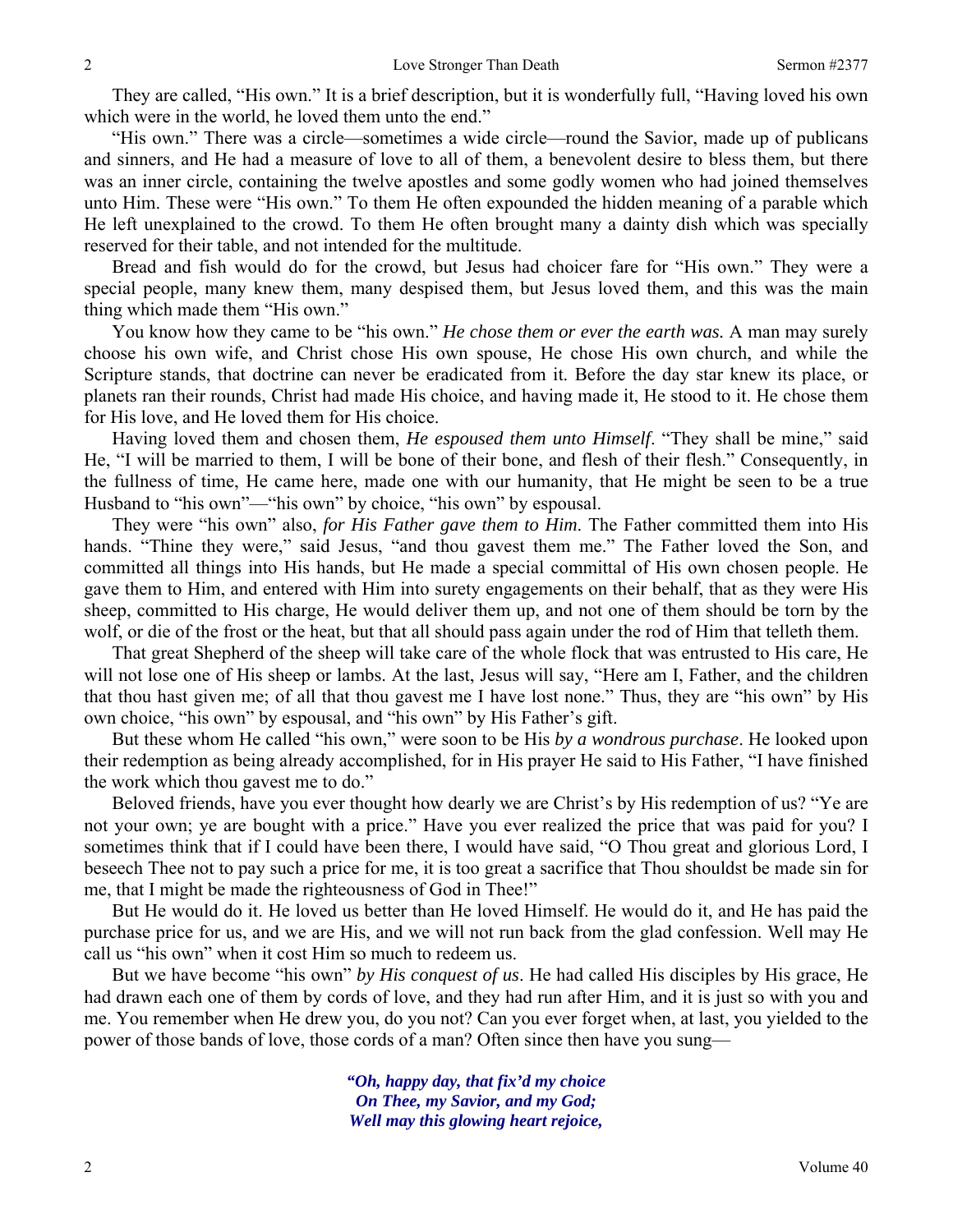#### *And tell its raptures all abroad!*

*"'Tis done! the great transaction's done; I am my Lord's, and He is mine: He drew me, and I followed on, Charmed to confess the voice divine."* 

Beloved, you are "his own," now because *you have yielded yourselves to Him*. You delight to think that you are His. There is no greater joy to you than to feel that you belong to Christ. The fact that you are truly Christ's is the fountain of innumerable pleasures and blessings to your heart. Jesus calls us "his own"—His own sheep, His own disciples, His own friends, His own brethren, the members of His body. What a title for us to wear, "His own"!

I have heard of some who have felt it an honor to be called, "The Devil's Own." I trust that you have escaped from such a title as that, and now you are Christ's own. How many regiments have felt pleasure in being called the King's Own, the Queen's Own, the Prince's Own! Oh, but we are HIS OWN! He owns us, He calls us "his own." Thus He distinguishes us from the rest of mankind, and sets us apart unto Himself. "My name shall be named on them," says He. They are "his own." Surely, this is the highest honor that can be put upon us even in the last great day. "They shall be mine, saith the LORD of hosts, in that day when I make up my jewels."

Now I trust we can say that we desire to serve Christ in our vocation. I feel happy to be amongst the favored few whose vocation it is to serve Christ, those who are permitted to spend all their time, and all their strength, in that dear service. We are "his own," but so are you "his own" if you believe in Him, you also are Christ's own, up in a garret, Christ's own at the washtub, Christ's own in the fields at the plough, Christ's own making the hay.

I am not wandering from my subject when I say this, for Christ has "his own" among all these classes. "His own" were fishermen, "his own" cast the net into the Sea of Galilee. "his own" drew it to shore. "His own" were the poor of this world. His own, His very own, His choicest and His best friends and followers, were just such. They were unlearned and ignorant men, yet they were "his own."

So the apostle says, "God hath chosen the foolish things of the world to confound the wise; and God hath chosen the weak things of the world to confound the things which are mighty; and base things of the world, and things which are despised, hath God chosen, yea, and things which are not, to bring to nought things that are: that no flesh should glory in his presence."

Oh, the wondrous sovereignty of divine love! I trust that there are some here tonight whom Christ calls "his own" although they do not yet know that it is so. Bought with His blood, and they are not aware of it? Chosen before the foundation of the world, and yet they have not discovered it? May the Lord reveal to you His everlasting love, and help you to make your calling and election sure from this time forth!

I have said as much as time will permit me to say about our Lord's dear associates, the disciples, whom He calls "his own."

**II.** Now, in the second place, you have a full description of HOW JESUS HAD FELT TOWARDS THEM up to that moment, "Having loved his own."

How much can be done with one stroke of a pen! I have sometimes marveled to see how much a great artist can do by a single touch, his work has seemed unfinished, but he has come with a brush, and just thrown in a few strokes, and the canvas that was dead has seemed to live before you. Now, John is a great master of the art of word-painting, and he gives you the whole history of Christ's dealings with His disciples in these few words, "Having loved his own."

For remember, *that is how He began with them*. They were poor and inconsiderable, but He loved them, and He showed His love to them by calling them to be His disciples. That love wrought upon their hearts, and made them obedient to His call. He began by loving them. David says, "Thou hast loved my soul out of the pit." I do not know a more beautiful description of conversion and salvation. The love of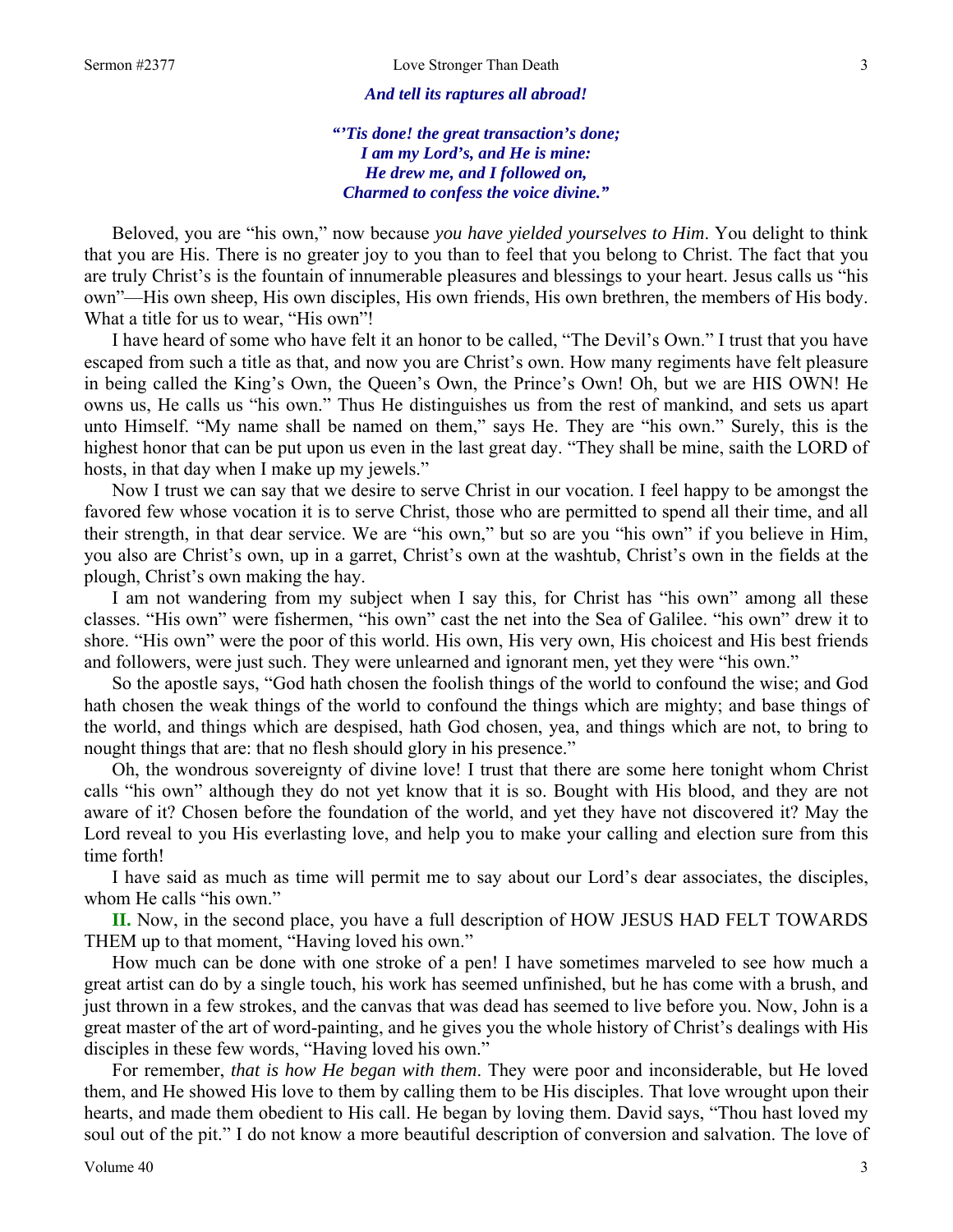God loves us up out of the pit, and loves us to Christ. Thus Christ loved His people from the beginning, and proved His love by drawing them to Himself, and the cords He used to draw them were the bands of His love.

Having begun by loving them, *He went on teaching them,* but all His teaching was love, for they were such dull scholars, quick to forget, yet slow to remember, that He had to keep on loving them or He would have been tired of trying to train them. "Have I been so long time with you, and yet hast thou not known me, Philip?" There is a mass of love in that question.

So was it when He was dealing with Thomas, in His tenderness He submitted without question to the doubting disciple's test. He said to Him, "Reach hither thy finger, and behold my hands; and reach hither thy hand, and thrust it into my side: and be not faithless, but believing." All His teaching was uttered with lips of love, and all His instruction consisted of lessons of love.

The Lord kept on loving His disciples although *their natures were wonderfully imperfect,* all of them. There was not one among them who had what one would call an all-round nature, unless it was John, and even he was hasty in temper, and would have called down fire from heaven upon certain Samaritans. Yet the Master kept on loving them. He had made up His mind to love them, and He never ceased to love them as long as He was with them, and He has gone on loving them ever since.

At the time when He was about to depart out of the world unto the Father, they still needed to have their feet washed, and He loved them enough to render even that lowly service for them. All the infirmities, the imperfections, the carnality, the dullness, and the slowness of their nature, which He saw much more clearly than they saw it, did not make Him cease to love them, "Having loved his own which were in the world, He loved them unto the end."

Strangest of all, when He opened His eyes and looked into the future, and saw that *they would soon be cowardly and faithless*, He loved them all the same. He said, "All ye shall be offended because of me this night," and so it came to pass, for "they all forsook him, and fled." He told Peter that he would deny Him thrice, and so it was, yet it was true all the while, "Having loved his own which were in the world, He loved them unto the end." That sums it all up.

There was never a touch of hate, there was never any anger, there was never any weariness, there was never any lukewarmness in Jesus towards His disciples, but it was always just this, "Having loved his own which were in the world, he loved them unto the end." That is the love of Christ to His chosen, and that is the love of Christ to me. I do not think that those gentlemen who have written a, "Life of Christ" could write this part of it. This is a portion of the life of Christ that wants not so much to be written as to be known in the heart, and in the soul.

How have you found Christ, my brother? If you have known Him, what has been His conduct towards you? You answer, "Love." As for me, I never knew, I never heard of such a lover as He is, I never dreamed that He could be such as He has been to me. Oh, how I must have vexed and grieved His gracious heart, and caused Him pain, but never, never, never once have I had anything from Him but love!

"Having loved his own." That expression sums up the whole of Christ's conduct towards His chosen people. It is like a miniature painting, it has every feature of His character. There it is, all of it. You may apply a microscope, and look as long as you like, but you will find that it is all there. "Having loved his own."

So then, you have seen your Lord associated with His disciples up to this point, and you have learned that He has manifested nothing else towards them but love.

**III.** But now thirdly, WHAT A CHANGE WAS COMING OVER HIM! "Jesus knew that his hour was come that he should depart out of this world unto the Father."

Dear friends, it was a wonderful change that was coming over Him, for in the first place, though it is so tenderly described here, yet *He knew that He had to die*. You do not wish me, I am sure, to tell you of all the surroundings of the cross, of all the bitterness and woe that culminated in that cup of mingled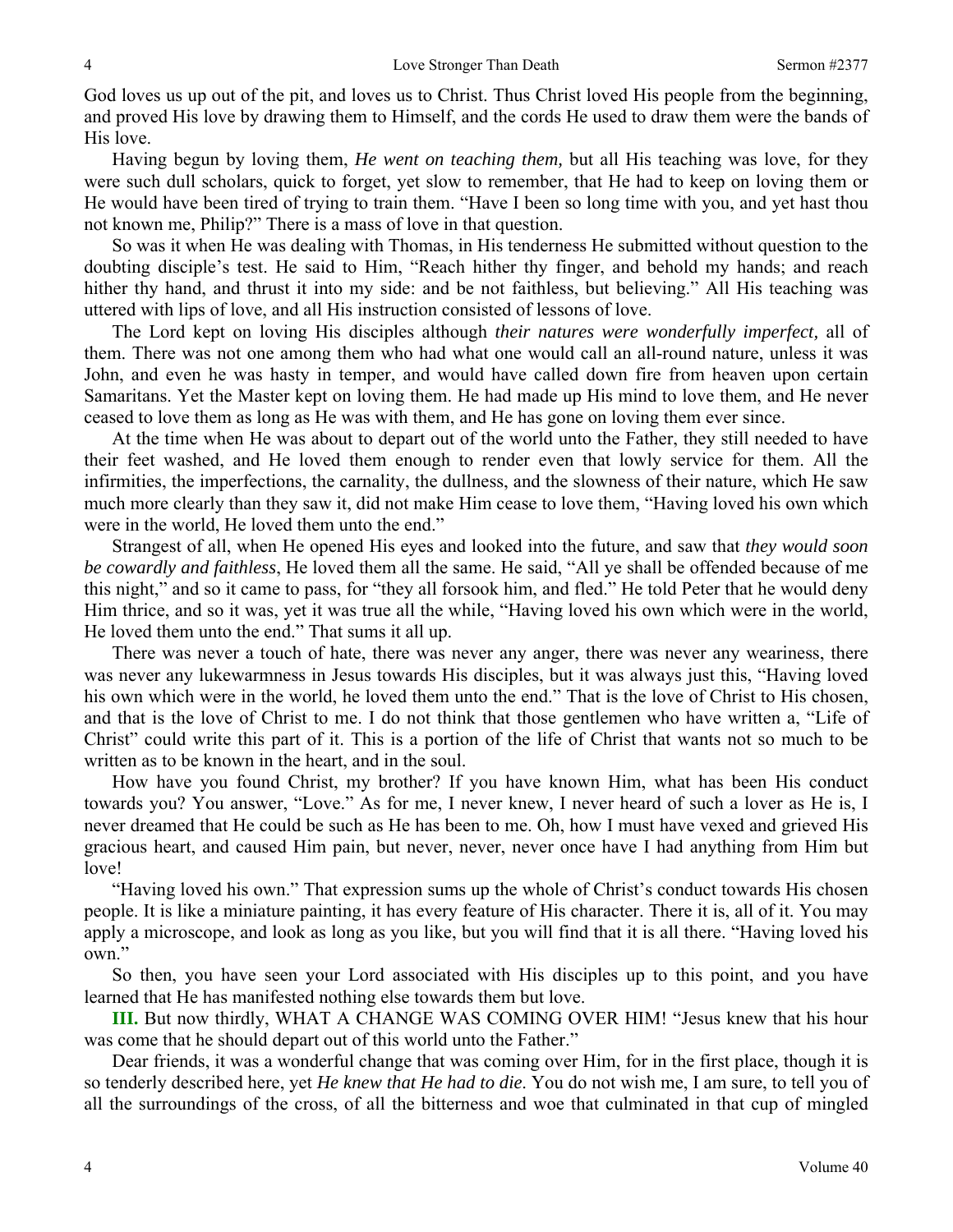wormwood and gall. Your heart can never fail to remember the wounds He endured when suffering for you.

Well, now, if you and I had to bear all that Christ had to suffer, it would engross our thoughts, we should not be able to think of anything else but that, but it did not engross our Lord's thoughts. He still thought of "his own." He loved "his own" unto the end. He went on with that same calm, solid, resolute love which He had shown towards them aforetime. He set His face like a flint to go up to Jerusalem, but there was no flint in His heart, it had all gone into His face. He had undertaken the work of His people's redemption, and He must go through with it. Death itself could not change His love.

You know the love of which Solomon sings at the end of the Canticles, "Many waters cannot quench love, neither can the floods drown it," and he says, "Love is strong as death." Truly, in our Lord's case, love was stronger than that death of deaths which He deigned to die that He might make us live. Now is His great "hour" of trial, but He is true to "his own" even in this dread hour. He is about to die, but He still loves "His own."

Dear brethren, that is not all. Jesus was about to depart out of this world, *to go away from His disciples*. After a while He would see them no more with His bodily eyes, neither would they hear His voice leading them and teaching them. It may be true that "Absence makes the heart grow fonder," but alas, we have met with many instances in which mortal men have quite forgotten those whom they professed to love when once the sea has rolled between them.

Many hearts are dependent upon eyesight. It is a pity that it should be so, but it was not so with Christ. All the distance between earth and heaven was soon to intervene between our Lord and His disciples, but yet He loved them, and He loves them still. No distance makes any difference between Jesus and "his own," "Having loved his own which were in the world, he loved them unto the end."

Yet remember, that the Savior was about to undergo a very wonderful change in another respect, *He was going to the Father*. Have any of us the slightest idea of what He is now with the Father? I will not attempt to describe the supernal splendors of His throne, the glories which His redeemed delight to lay at His feet, the songs which angels and cherubim and seraphim continually present before Him, but this verse we love, and we can truly sing—

> *"Now though He reigns exalted high, His love is still as great; Well He remembers Calvary, Nor lets His saints forget."*

I cannot describe these wonderful changes of our Lord, from life to death, from death to resurrection, from resurrection to ascension, from ascension to the glories of His Father's throne. Would all these changes make any alteration in Him? No, none of them. "Having loved his own which were in the world, he loved them unto the end."

I shall try to speak of that presently, and that will be my last point, but before we come to that theme, we must see what would be the condition of "his own." I have shown you what would be Christ's condition, and the change that would take place in Him.

**IV.** Now, fourthly, WHAT WOULD BE THEIR CONDITION?

Why, they would remain where they were, "His own which were in the world." To me, there seems to be a great abyss of meaning in that expression, "in the world." Some of you know more about what this means than others of us do. The church of God in London is nothing but a camp in the midst of heathendom. The sooner we believe that terrible truth the better, because it is really so, and the church of God in the world is nothing but a traveling tent in the midst of a world that lieth in the wicked one. We are "in the world."

Now, some of you know what it is to be "in the world." When you get home tonight, there will be little but oaths and cursing. Some of God's dear people, whom He loves with all His heart, are still in the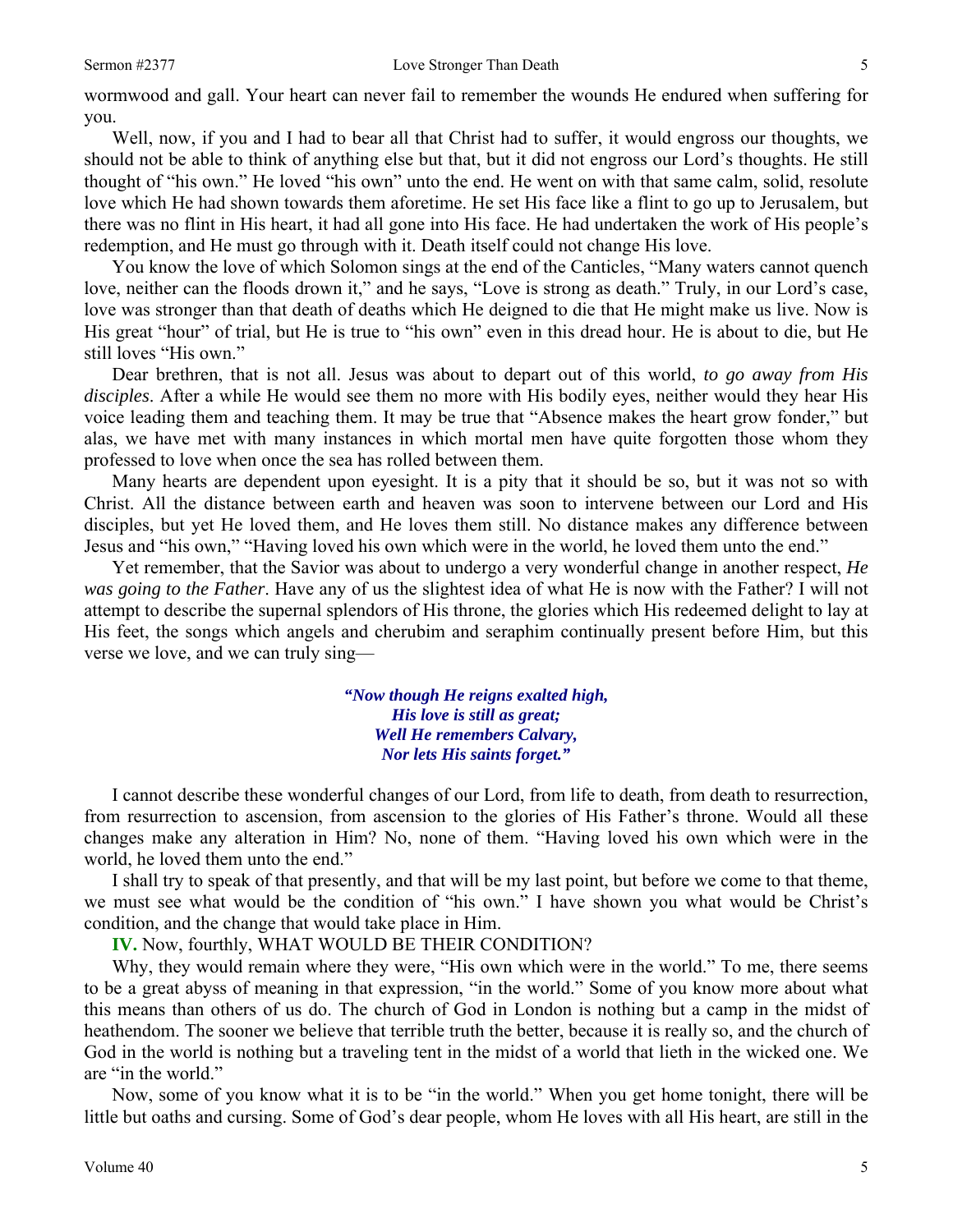world, seeing that which vexes them as much as Lot was vexed by the filthy conversation of the men of Sodom. "In the world!"

Now, those whom Christ was about to leave in the world would be left in the midst of all the abounding wickedness, and idolatry, and blasphemy, in about as ungodly an age as man could live in, yet He left them "in the world."

Being in the world, you see, they began to be *persecuted*. They were stoned, they were shut up in prison, they were dragged into the amphitheatre to be torn apart by lions, but "he loved them unto the end." You know how that blessed eighth chapter of the epistle to the Romans concludes. "Who shall separate us from the love of Christ? shall tribulation, or distress, or persecution, or famine, or nakedness, or peril, or sword? As it is written, For thy sake we are killed all the day long; we are accounted as sheep for the slaughter. Nay, in all these things we are more than conquerors through him that loved us. For I am persuaded, that neither death, nor life, nor angels, nor principalities, nor powers, nor things present, nor things to come, nor height, nor depth, nor any other creature, shall be able to separate us from the love of God, which is in Christ Jesus our Lord."

In addition to being persecuted, they were liable to be severely *tempted*. All kinds of bribes were put in their way, and all sorts of pleasures and lusts were presented to them, they were men of like passions with ourselves, so those temptations were very real to them. They were "in the world," and Jesus was gone to heaven. They were "in the world" also in *affliction*. Ah, dear friends, we find that we too, are in this sense, "in the world."

However closely we live to God, we have pains of body, and we have to grieve as we see our dear relatives suffering. We have losses and crosses because we are "in the world." God's curse still rests upon the earth, "Thorns also and thistles shall it bring forth to thee." You may do what you like with it, but you cannot make it stop bringing forth thorns and thistles. They will continue to spring up as surely as the dust will return to the dust from whence it was taken.

In the world, of course, they were in *great labor,* for they were left in the world to seek to convert it, or at least, to call out the redeemed of Christ from among men by preaching the Gospel to every creature. And being "in the world," they were surrounded by *much weakness,* weakness of body and weakness of mind, always needing to call to their Lord for help. He was up there upon the throne, and they were down in the dungeon. He was up there, clothed with all power, and they were down here in all weakness.

## **V.** NOW, HOW WILL JESUS BEHAVE TOWARDS THEM?

That is our last question. We began with it, and we will finish with it. Well, here is the answer. "Having loved his own which were in the world, he loved them unto the end," and we may rest sure that He always will love them, and that He will never change from the tenderness of His heart towards them. "He loved them unto the end." What does that sentence mean?

I think it means, first, that *He loved them right on*. The Hebrew, "His mercy endureth for ever," might be rendered, "His mercy endureth to the end." That is, to the end which has no end, for there never will be an end to His mercy, and His love is continual, everlasting love, it will never come to an end. Christ Himself, in His Passion, may be said to have come to an end, and He loved His disciples until His death, but it means that He loves them without any end, forever and ever. Having loved them while He was in the world with them, He loves them right straight on, and always will love them when time shall be no more.

I am sure, dear friends, you believe in the everlasting love of God towards His people. If any of you do not, you are robbing yourselves of one of the greatest comforts that are to be found in the Scriptures. If the Lord can change, where are we? Everything has gone when His everlasting love is gone. I delight to believe that the mountains shall depart, and the hills be removed, but His kindness shall not depart from us, neither shall the covenant of His peace be removed, it stands fast forever and ever.

But the sentence may be rendered, *"He loved them to perfection*." "Having loved his own which were in the world, he loved them to perfection." He could not love them any better, that was impossible.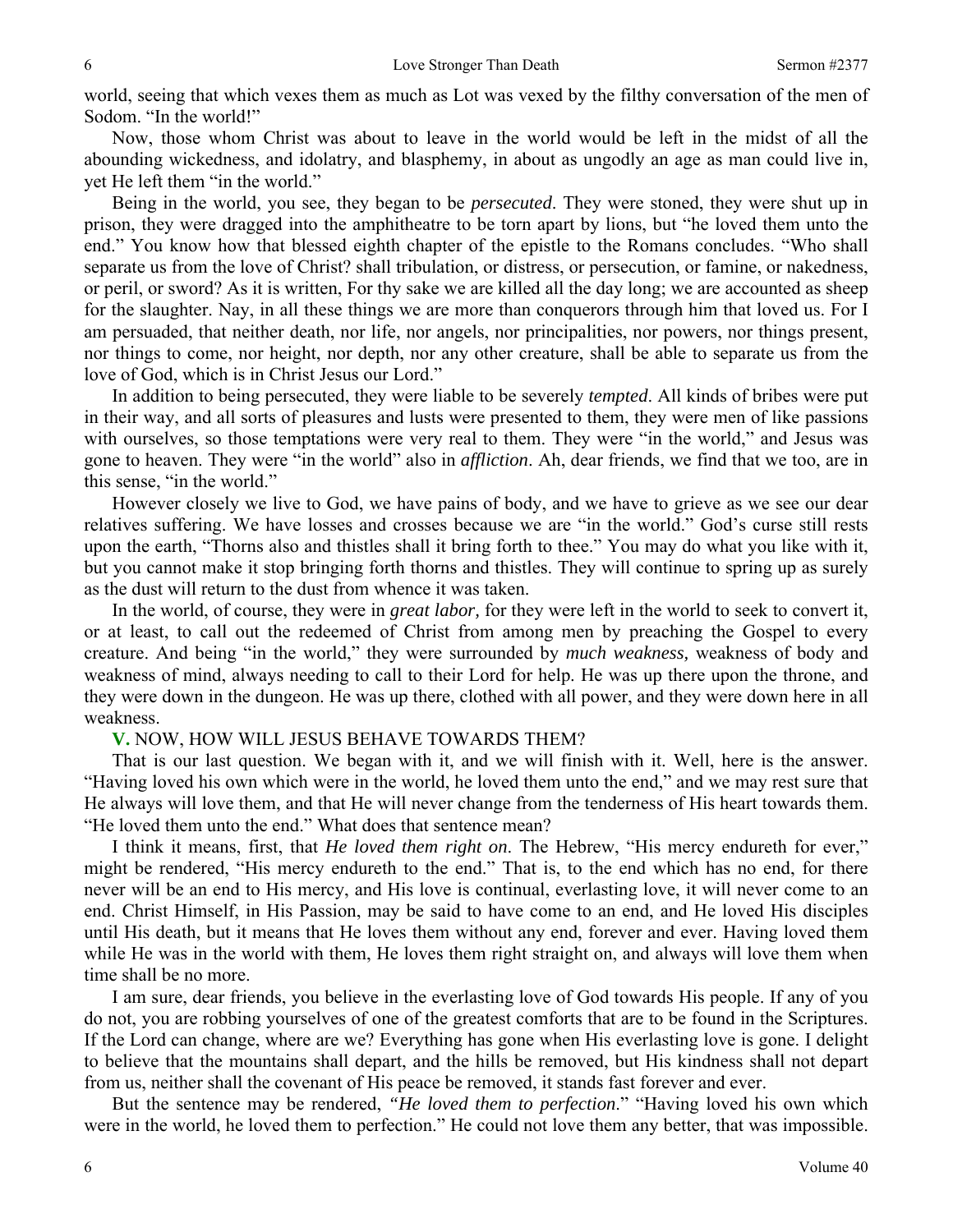He could not love them more wisely, that would be out of the question. He could not love them more intensely, that is not supposable. Whatever the perfection of love may be, that Jesus Christ bestows upon His people.

There is no such love in all the world as the love of Christ to His people, and if you were to gather up all the loves that ever were, of men and women, of mothers and children, of friends and friends, and heap up all these loves, the love of Jesus is of superior quality to them all, for none of those loves are absolutely perfect, but Jesus Christ loves to perfection.

Those of you who have the Revised Version will find in the margin the following words, *"to the uttermost*." "Having loved his own which were in the world, he loved them to the uttermost," to that which is uttermost, farthest, and most distant, or if I turn the word in another way, "He loved them utterly," unutterably, in such a way that you cannot tell, or conceive, or describe, or imagine, how much He loved His people. He loved His people to the utmost stretch of love.

So is it, there is no love like His, and as I said just now, all the loves in the world, compressed into one, would not equal it. "Having loved his own which were in the world, He loved them to the uttermost."

Now, it does seem to me that this truth ought to tempt some poor soul to wish to enjoy Christ's love. "Oh!" says one, "if I did but get that love, I should never lose it. He would love me to the uttermost. Oh, if I could but creep in among His people!" The way to discover Christ's love to you is that you should begin by trusting Him, and surely He will help you to do this. He is so true, so good, so able to save unto the uttermost, that if you will come and trust Him, trust Him wholly, trust Him now, trust Him just as you are, then He will save you to the uttermost, and show His love to you to the uttermost.

I have been preaching what I trust will comfort God's people, but I wish that some poor soul would come to Christ through it. I believe that is the right way to preach the Gospel. Have you not noticed, in the story of the Prodigal Son, that the father said, "Bring forth the best robe, and put it on him; and put a ring on his hand, and shoes on his feet," and so on, but he did not go on to say, "Feed him," do you notice what he said? It was, "Let *us* eat, and be merry." "Well, but I thought he was thinking about his son." Yes, and he says, "Let *us* eat."

So, dear brothers and sisters in Christ, let us eat, and then sinners will begin to feel their mouths watering, and they also will want to eat, and to have a share of the feast. This is the only way to make them eat, you can bring a horse to the water, but you cannot make him drink, but you are very likely to do so if you set another horse a-drinking. So, if you and I enjoy the sweetness of the love of Christ, there may be some in the gallery, and some downstairs who will say, "We wish that we knew it too," and they will be wanting it, that is the way to make them eat. I pray the Lord, by His Spirit, to lead them to put their trust in this loving Savior, and each one to say—

#### *"Jesus, lover of my soul, Let me to Thy bosom fly."*

He will let you fly to His bosom, therefore—

*"Come, and welcome; sinner, come."* 

## **EXPOSITION BY C. H. SPURGEON**

### *JOHN 13:1-19*

**Verse 1.** *Now before the feast of the passover, when Jesus knew that his hour was come that he should depart out of this world unto the Father, having loved his own which were in the world, he loved them unto the end.*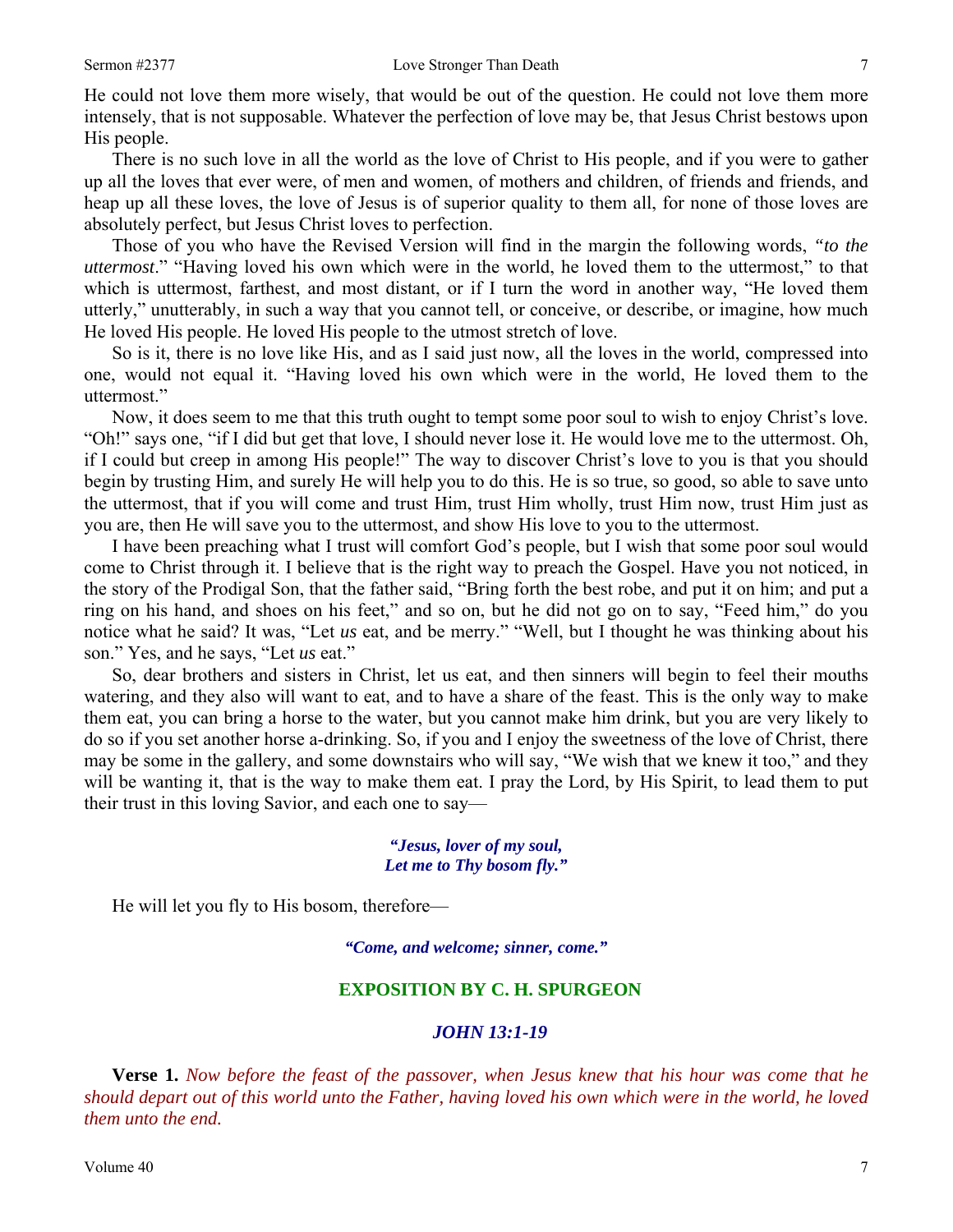Our Lord Jesus Christ had a clear foresight of all He had to endure. Future things are happily hidden from our eyes. We do not even know the moment when we shall die, nor how it will be. It is well that it is so, but our Lord was able to anticipate His sufferings, by knowing all about them, "Jesus knew that his hour was come." It was all appointed, and nothing happens to any of us by accident, chance is banished from the believer's creed. There is an appointed "hour" for each one of us, and it will come in due season.

"Jesus knew that his hour was come, that he should depart out of the world unto the Father." What a beautiful way of describing death! Christ's death was certainly a more trying one than ours will be, so that this description may apply to ours as well as to His.

#### **2.** *And supper being ended,—*

I suppose that was the Paschal supper.

**2.** *The devil having now put into the heart of Judas Iscariot, Simon's son, to betray him;* 

What a horrible purpose for Satan to put into the heart of Judas even in the presence of Jesus! I hope that the devil will not put any such purpose into your hearts or into mine while we are in this house of prayer, but no place is sacred from his intrusion, he will come in anywhere. Even where Christ Himself is at the head of the table, Judas may be sitting at that same table, and Satan may then and there put into his heart the horrible purpose of betraying his Master.

## **3-4.** *Jesus knowing that the Father had given all things into his hands, and that he was come from God, and went to God; he riseth from supper, and laid aside his garments; and took a towel, and girded himself.*

Notice those words, "Jesus knowing...he took a towel, and girded himself." If He had not known how great He was, there would not have been such condescension in His action, but He knew who He was, and what the Father had entrusted to Him, "The Father had given all things into his hands." You might suppose that He would rise up in a very dignified manner, and put on a purple robe and a golden girdle, but instead of that, He rose from the supper table, laid aside His garments, and took a towel, and girded Himself. He knew that He had come forth from God, and that He was going back to God, and He performed this action on the way home to His Father.

O dear brothers and sisters, if Christ thus stooped, how humble ought we to be! No office should be counted too lowly, no work for His servants should seem to be too humiliating, since Jesus "took a towel and girded himself."

## **5.** *After that he poureth water into a bason, and began to wash the disciples' feet, and to wipe them with the towel wherewith he was girded.*

You see that Jesus does His work well. He omits none of the details of it. He puts Himself in the place of a slave, and He performs a slave's duty very thoroughly. I am afraid that sometimes we do our work for Him in a slovenly way, but Jesus was not satisfied with simply washing His disciples' feet, He must do the wiping too. I do bless Him that He did so, for this is a picture of what He has done for us.

He has washed our feet, and He often repeats the gracious act. The feet that Jesus washes He will wipe, He has not begun His task without intending to finish it. I know that He will complete in my soul the work which He has undertaken, for He fulfilled on the feet of His disciples the office He had undertaken, "He began to wash the disciples' feet, and to wipe them with the towel wherewith He was girded."

**6.** *Then cometh he to Simon Peter: and Peter saith unto him, Lord, dost thou wash my feet?* 

I do not wonder that he said that, would not you have been equally astonished had you been there? Peter had some faint idea who Christ was, he had confessed Him in such a way that Jesus had said to Him, "Blessed art thou, Simon Bar-jona: for flesh and blood hath not revealed it unto thee, but my Father which is in heaven." Knowing so much about Christ, Peter did marvel at His action, he felt so astonished that he asked, "Do thou wash my feet?"

**7.** *Jesus answered and said unto him, What I do thou knowest not now; but thou shalt know hereafter.*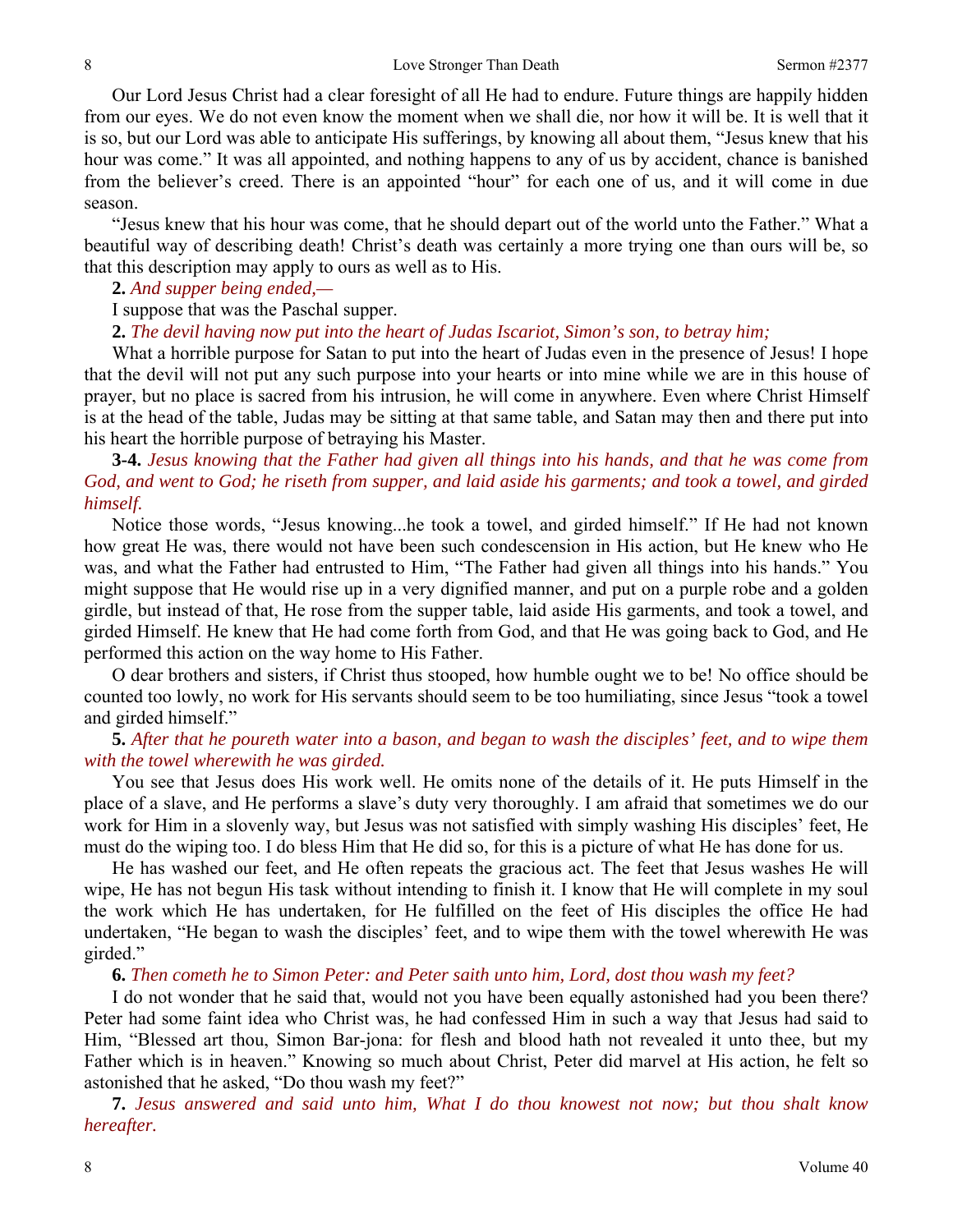#### Sermon #2377 **Love Stronger Than Death** 9

I have heard this saying of our Lord applied to affliction, and it is very true that what Jesus does we do not at present understand, but we shall know by and by. I do not think however, that this sentence is very applicable that way, for there was no affliction in having his feet washed. The fact is, brethren, though it is a very humbling thing to say, we do not understand that which Jesus does, even His simplest actions are a mystery to us, we have never gone into the very depths of them so as to comprehend them. "What I do—even though I only wash thy feet, plain and simple operation as that is—thou knowest not now; but thou shalt know hereafter."

Our knowing times, dear friends, are to come. We need not be so very anxious to know at present, this is the time of love. I would forego the filling of my head for a while if I could have my heart full, but alas, we are generally so busy trying to attain merely head knowledge! My most intense longing is for a growing heart, a heart that truly loves the Savior. That is the way for the head to learn, for knowledge that comes by the way of the heart, and so enters the head, is the best of knowledge. Jesus said to Peter, "What I do thou knowest not now; but thou shalt know hereafter."

**8.** *Peter saith unto him, Thou shalt never wash my feet.* 

That is just like Peter, if John had not told us who it was that said this, we should have known that it was Peter. He was always in such a hurry, and he spoke so quickly that he made many mistakes, yet he was always so honest and so true that his Master forgave his faults, and helped him to correct them.

**8.** *Jesus answered him, If I wash thee not, thou hast no part with me.* 

If Christ does not cleanse us, we do not belong to Him. If He does not day by day, exercise a purifying influence over us, we are not His.

**9.** *Simon Peter saith unto him, Lord, not my feet only, but also my hands and my head.* 

How that pendulum swings to and fro! It went this way just now, "Thou shalt never wash my feet." Now it goes right away to the other extreme, "Lord, not my feet only, but also my hands and my head." Go more gently, Peter, be more quiet. Why do you go so far in one direction and then rush off so far in another way? Your Master knows better than you know what is right for you.

**10.** *Jesus saith unto him, He that is washed needeth not save to wash his feet, but is clean every whit: and ye are clean, but not all.* 

Dear friends, when we believe in Christ, we are washed in the fountain filled with blood, and we are clean, but this world is such a sinful place that we cannot walk through it for even a day without some of its mire and dust clinging to us. Besides, God's lilies are so pure that they are hardly fit to bloom in such a defiling atmosphere.

Oh, how we need that the dew should wash the lily when the night comes on! How greatly we need to have the foot-washing administered to us every day! We need not repeat the first great washing, the bath by which our sins were cleansed, when that was done, it was done once for all. Our sin was pardoned as before a Judge, but we want it to be taken away as before our Father, for we are now under His loving discipline.

Christ further said to His disciples, "Ye are clean, but not all." Does He say that to us at this time? "Ye are clean, but not all." Where sits the man, in this house of prayer, who is not clean, the sinner who has not yet been washed by Jesus Christ? Where sits the woman who is not clean? The Lord have mercy upon you dear friends!

You know that in the olden days, they put a red cross on the door of the house where the plague was. We cannot put a cross upon you, but I pray you to consider yourselves as marked men and marked women in the sight of God, and I pray the Lord to take that mark away by causing you to be washed, that you may be clean every whit. How quickly He can wash the foulest sinners! He that believeth in Jesus is washed in the precious blood, and he is clean. God cleanse us all for His great name's sake!

**11-15.** *For he knew who should betray him; therefore said he, Ye are not all clean. So after he had washed their feet, and had taken his garments, and was set down again, He said unto them, know ye what I have done unto you? Ye call me Master and Lord: and ye say well; for so I am. If I then, your*